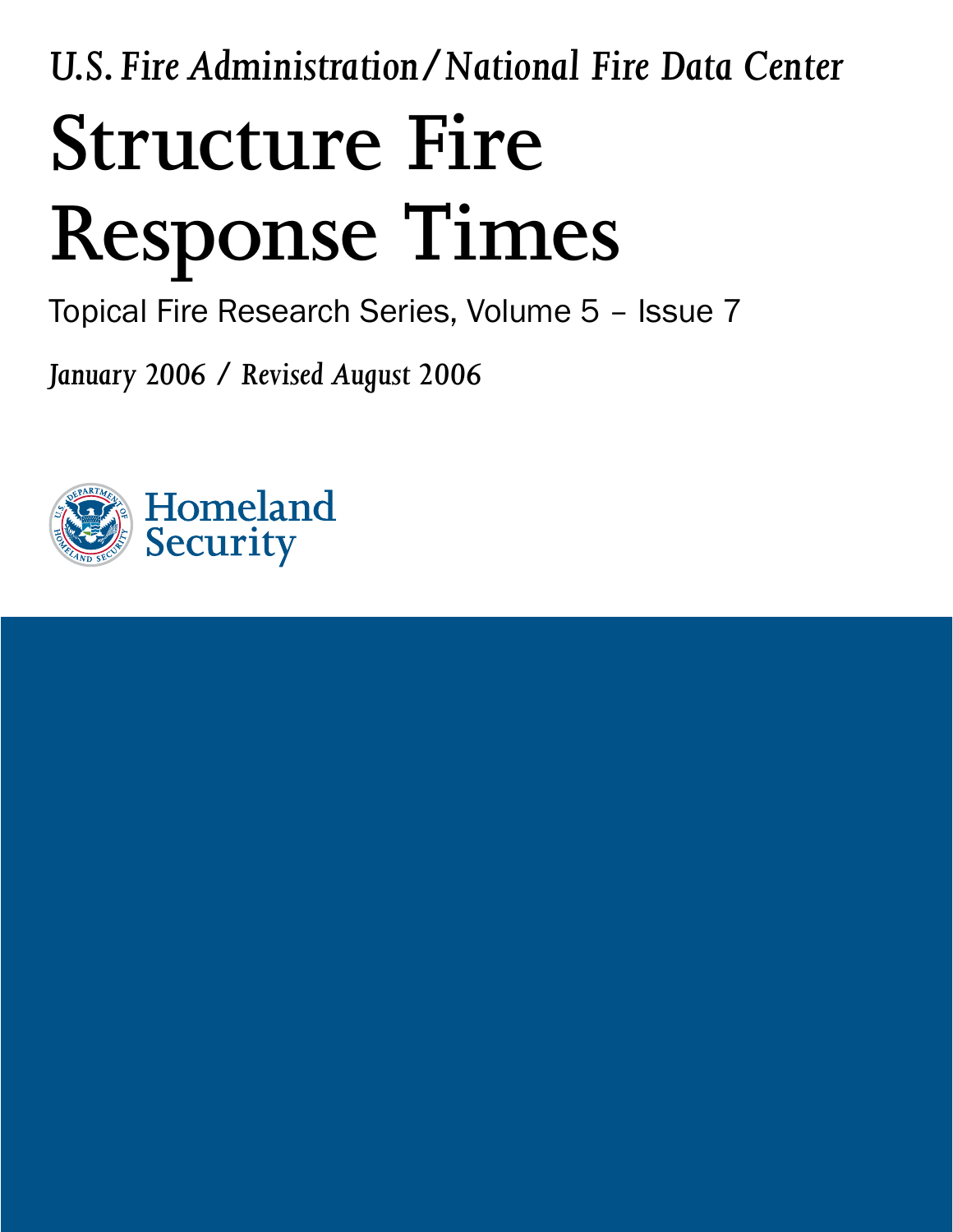# **T O P I C A L F I R E R E S E A R C H S E R I E S**



# **Structure Fire Response Times**

# January 2006 / Revised August 2006 Volume 5, Issue 7

## Findings

- Regardless of region, season, or time of day, structure fire response times are generally less than 5 minutes half the time.
- The nationwide 90th percentile response time to structure fires is less than 11 minutes.
- Structure fires in the Northeast have the lowest response times while those in the West have the highest.
- Average structure fire response times show a relationship between flame spread and longer response times, but only after flames have spread beyond the room of origin.

## **DEFINITION OF RESPONSE TIME**

The definition of "response time" depends on the perspective from which one approaches the data. In the fire service, "total" response time is usually measured from the time a call is received by the emergency communications center to the arrival of the first apparatus at the scene. For the public, the clock for response time begins when the public becomes aware there is an emergency incident occurring and the fire department is notified. In reality, however, the response time clock for fire suppression begins at the moment of fire ignition and continues until the fire is extinguished.

## **RESPONSE TIME COMPONENTS**

Response time components include ignition, combustion, discovery, 911 activation,<sup>1</sup> call processing and dispatch, turnout time, drive time, setup time, "vertical" response, combat, and extinguishment (Figure 1).

Fire *ignition* occurs when oxygen, fuel, and heat combine to produce flame. Combustion is a self-sustaining chemical reaction yielding energy or products that cause further reactions of the same kind.<sup>2</sup> Depending on the available fuel load and other conditions, a fire may grow undetected for some time prior to being detected. *Discovery*  or detection occurs when someone becomes aware of the fire and takes steps to mitigate the situation (e.g., calls the fire department, uses a fire extinguisher). Depending on whether or not one tries to extinguish the fire, 911 activation may occur several minutes after the fire is detected. In the case of an incendiary or suspicious fire (or other criminal firesetting act), this activation might be postponed deliberately.

Once 911 has been activated, *call processing and dispatch* is the time it takes for the 911 operator to ascertain the location and type of incident and alert the appropriate emergency service providers to the emergency.

*Turnout time* is measured from the time the alarm is received by firefighting personnel to the time the appropriate apparatus begins its actual driving response to the scene.Turnout time comprises getting to the station (in most volunteer organizations), donning protective gear, and other preparatory activities.

*Drive time* is the time it takes to drive from the fire station (or location that received the alarm) to curbside of the address of the incident.

> U.S. Department of Homeland Security United States Fire Administration • National Fire Data Center Emmitsburg, Maryland 21727 <http://www.usfa.fema.gov/inside-usfa/nfdc/pubs/tfrs.shtm>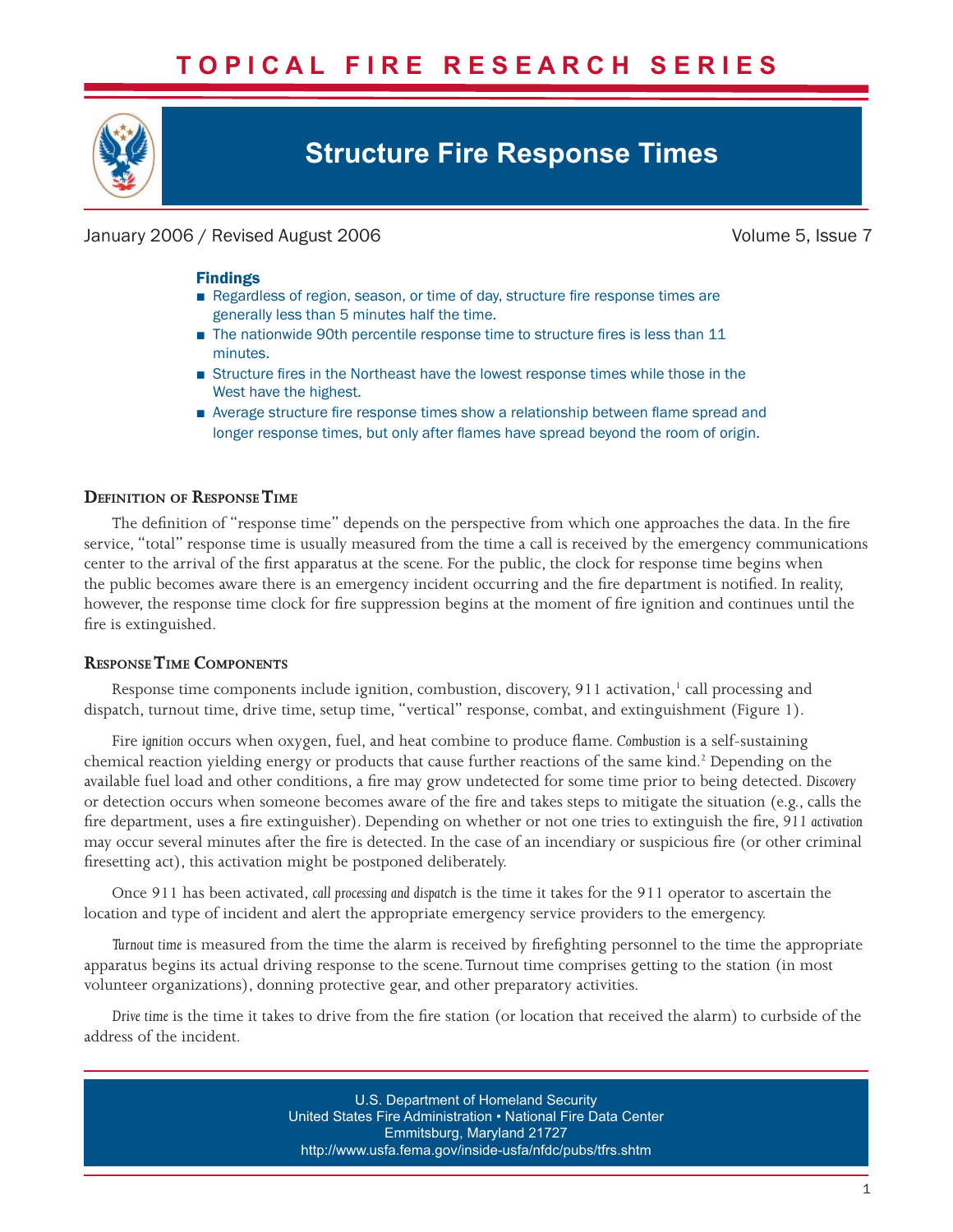

*Setup time* begins once a fire engine or other apparatus arrives on the scene and ends after personnel established a water supply, set up necessary equipment, etc. Additional time may be required if the structure is set far back from the curb or in a high-rise where a *vertical response* is required.

Once equipment and personnel are on the scene and setup is completed, *combat time* is the period of time required to completely *extinguish* the fire.

## **METHODOLOGY**

National Fire Incident Reporting System (NFIRS) 5.0 data for 2001 and 2002 were used. If no arrival time was included or if response time appeared to exceed 24 hours, the incident was excluded. Only 0.14% of incidents recorded a response time of more than 24 hours; as such, these were considered as outliers and omitted from the analysis. Incidents classified as automatic or mutual aid were also excluded to avoid double counting.With the exception of flame spread, trends included all structure fires (incident type codes 110 through 123). Only fires with flame spread (incident type codes 110 through 112 and 120 through 123) were included in the analysis of response times related to flame spread.

Data for this study were queried in whole minutes.This means that response times of exactly 4 minutes and those up to 4 minutes and 59 seconds are all included in the 4-minute category. As such, slight differences between 3 minutes, 4 minutes, or 5 minutes are not as substantial as when data are examined more closely (i.e., including the seconds). References to the x-minute range mean everything from x minutes to x minutes and 59 seconds while "less than x minutes" means everything from zero to 1 second below x minutes.

Because the vast majority of response times are 20 minutes or less (98.7%), the charts and graphs in this paper do not reflect response times more than 20 minutes.

Several caveats need to be kept in mind with respect to response times. First, they are subject to a variety of measurement errors when units report their arrival on scene prematurely or belatedly. Second, response times are frequently not comparable across fire-rescue systems because of the differing manners in which they are calculated. Also, it is difficult, if not impossible, to measure some components of response time.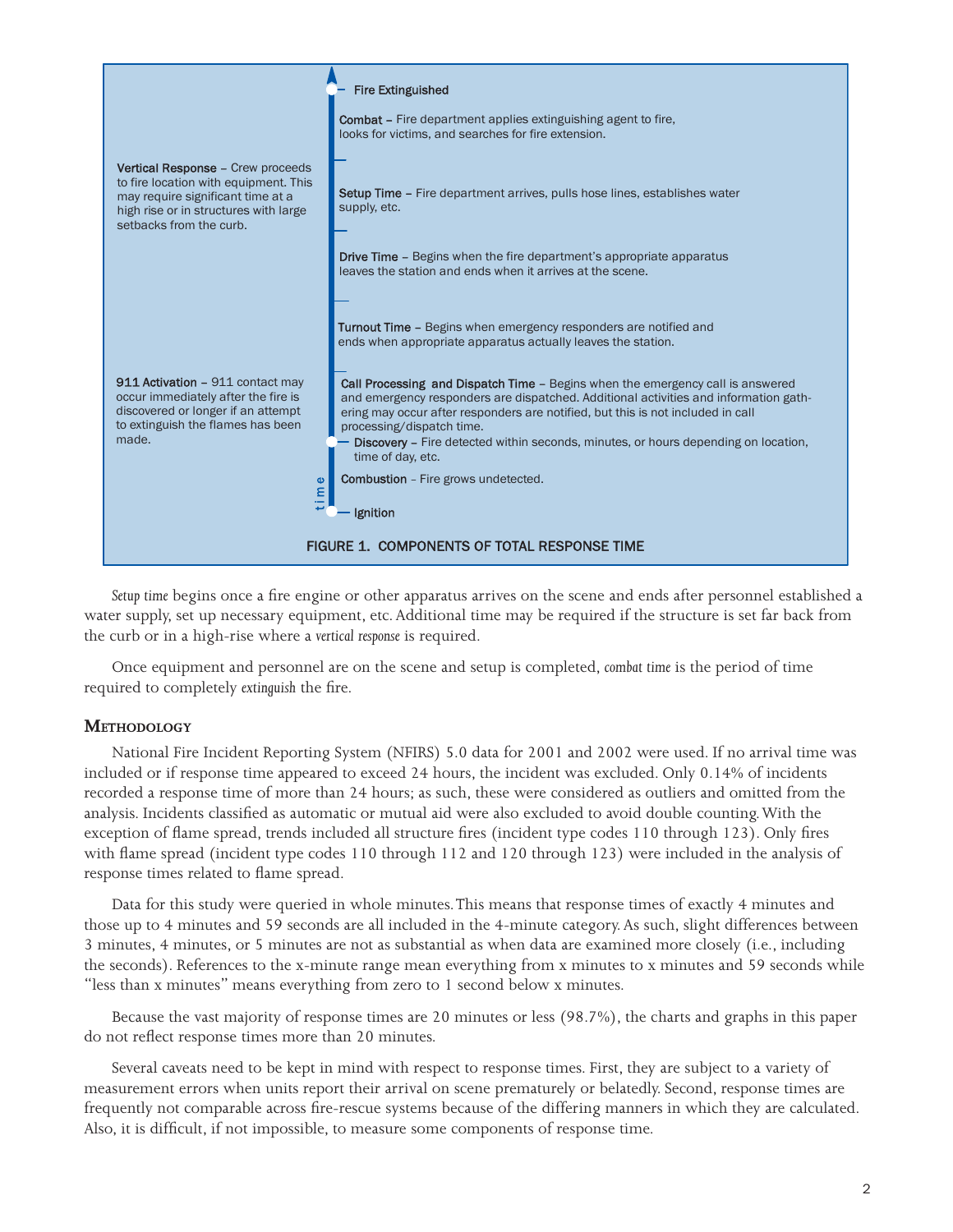Response times here are measured from alarm time to arrival on scene, but there is uncertainty in the data. NFIRS 5.0 defines alarm time as "when the alarm was received by the fire department." This definition is vague and subjective. Some departments may read this definition to mean when the notification comes into the 911 communications center (911 activation) while others may read it as when the notification comes into the station (dispatch time).Thus, depending on the interpretation by the department, response times reported to NFIRS may or may not include call processing and dispatch time, which could typically take between 30 and 120 seconds.

## **GENERAL TRENDS**

As shown in Figure 2, the highest percentage (16%) of structure fires had a response time in the 4-minute range.The percent of structure fires with response times of 3 and 5 minutes were not far behind at 15% and 14%, respectively. Overall, 61% of structure fires in 2001 and 2002 had a response time of less than 6 minutes.



# **REGIONAL TRENDS**

Regional variation in response time was observed (Figure 3). As the regions move from the Northeast to the West, the percent of structure fires with a response time of less than 5 minutes decreases.The regional differences may be due to population densities. Usually as population densities increase, fire stations are situated so that they cover less and less geographic area, which may contribute to reduced response times. However, more investigation is needed as there is also variability within the regions. 3

The peak in response time (minute range with the highest percentage) also moves from lower (3-minute range) to higher (5-minute range) as we move from the Northeast to the West.

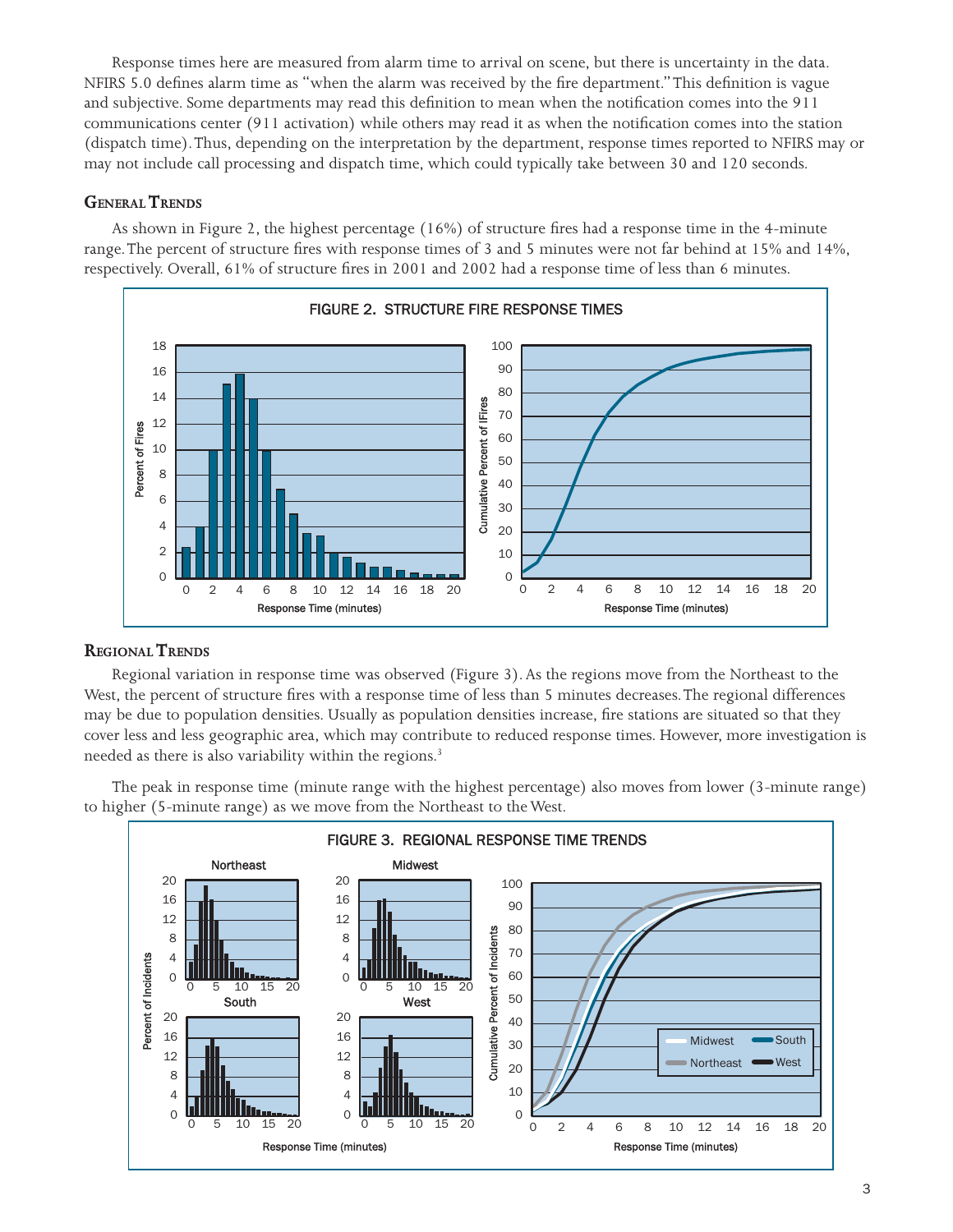## **SEASONAL TRENDS**<sup>4</sup>

Although the number of fires fluctuates depending on the season, response times to structure fires in 2001 and 2002 were similar throughout the year and are virtually indistinguishable from the national trends shown in Figure 2. Each season, response times peak with 15% to 16% having a response time in the 4-minute range.Throughout the year, about half of fires have response times of less than 5 minutes.Winter has the lowest percentage of calls with a response time of less than 5 minutes (46%). Spring and summer have the highest percentage of calls with a response time of less than 5 minutes (48% each).

## **TIME OF DAY TRENDS**

Regardless of time of day, response times to structure fires peaked at the 4-minute range (Figure 4); however, more fires have a 4-minute range response time between 6 p.m. and midnight (17%) than any other time of day. Between midnight and 6 a.m., only 14% of fires had a response time in the 4-minute range.These results were expected because firefighters—both career and volunteer—tend to be asleep between midnight and 6 a.m. In addition, it is more difficult to see at night and just after awakening, which results in driving more slowly.

Fires have a better chance of having a response time of less than 5 minutes between noon and 6 p.m. (49%). Only 40% had a response time of less than 5 minutes between midnight and 6 a.m.



## **FLAME SPREAD AND RESPONSE TIME**

The fire service is primarily concerned with how response time impacts flame spread. About half of structure fires confined to the room of origin  $(51%)$  and confined to the floor of origin  $(51%)$  had a response time of less than 5 minutes. More than half of fires confined to the building of origin (54%) and nearly half of fires beyond the building of origin (49%) had a response time of less than 6 minutes.

Figure 5 shows that the mean response time was lowest for fires confined to the room of origin (less than 7 minutes) while fires that spread beyond the building of origin have the highest mean response time (less than 9 minutes).